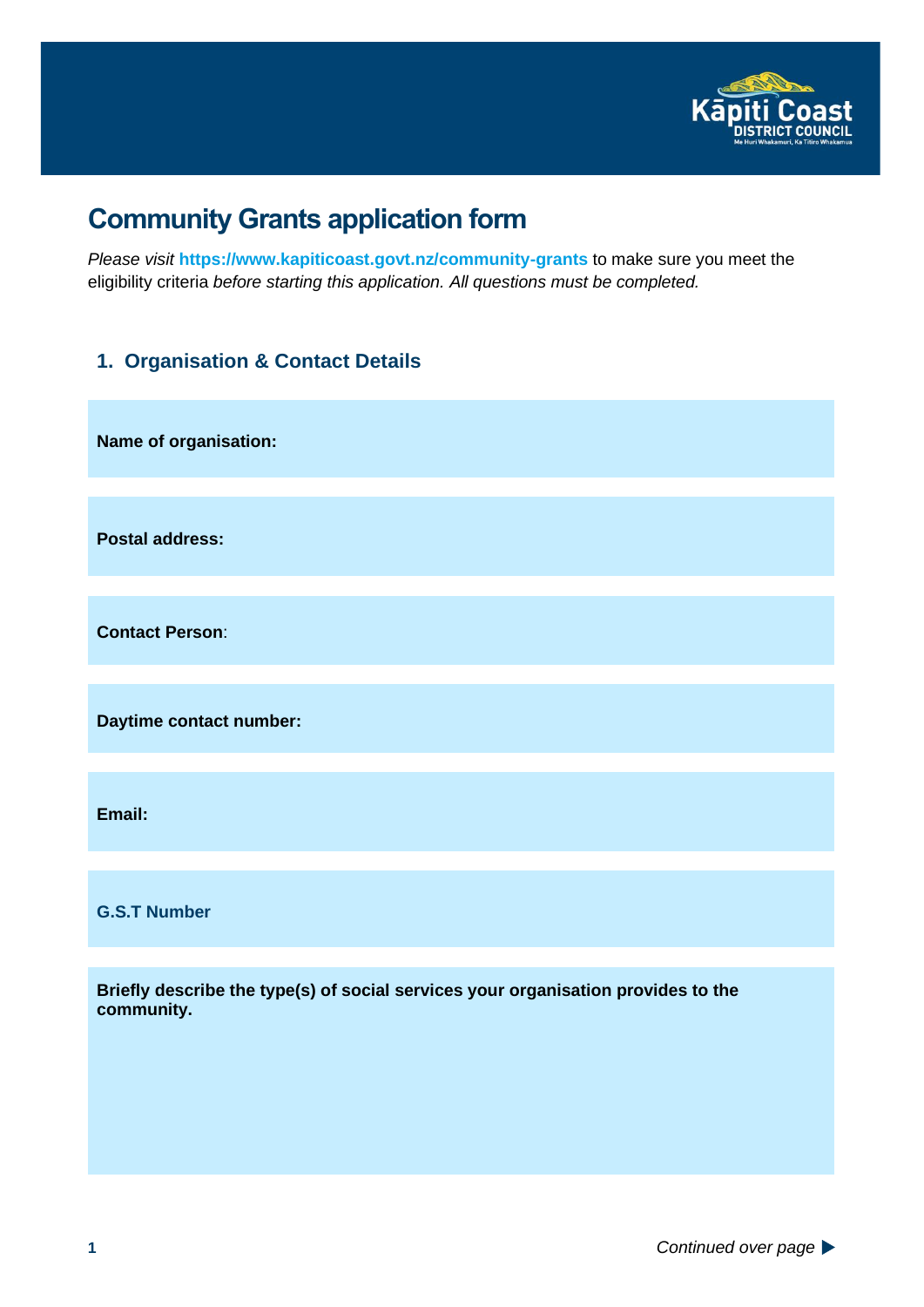

| Number of people in the<br>past year that have<br>accessed your<br>organisations<br>services/programme who<br>live in the Kāpiti Coast<br><b>District.</b> | $\Box$ fewer than 5 people<br>$\Box$ between 6-20 people<br>$\Box$ between 21-40 people<br>$\Box$ between 41-60 people<br>between 61-80<br>$\Box$ over 80 people |
|------------------------------------------------------------------------------------------------------------------------------------------------------------|------------------------------------------------------------------------------------------------------------------------------------------------------------------|
| Over the past year have the<br>people that access your<br>programme/service:                                                                               | $\Box$ increased<br>$\Box$ decreased<br>$\Box$ no change                                                                                                         |
| Which area(s) do you<br>service:                                                                                                                           | Paekākāriki<br>$\Box$ Raumati South<br>$\Box$ Raumati<br>$\Box$ Paraparaumu<br>$\Box$ Waikanae<br>$\Box$ Te Horo<br>□ Ōtaki                                      |
| Age range(s) of people who                                                                                                                                 | $\Box$ Preschool 0-5                                                                                                                                             |
| use your<br>service/programme:                                                                                                                             | □ School Age 5-12<br>$\Box$ Youth/young adults 13-24<br>$\Box$ Adults 25-64<br>$\Box$ Seniors 65+<br>□ Older Seniors 80+<br>$\Box$ All                           |
| <b>Ethnicity of people that use</b>                                                                                                                        | $\Box$ All                                                                                                                                                       |
| your service:                                                                                                                                              | $\Box$ Asian                                                                                                                                                     |
|                                                                                                                                                            | □ Māori<br>$\Box$ NZ European/Pākehā                                                                                                                             |
|                                                                                                                                                            | $\Box$ Pasifika                                                                                                                                                  |
|                                                                                                                                                            | $\Box$ Other (please note):                                                                                                                                      |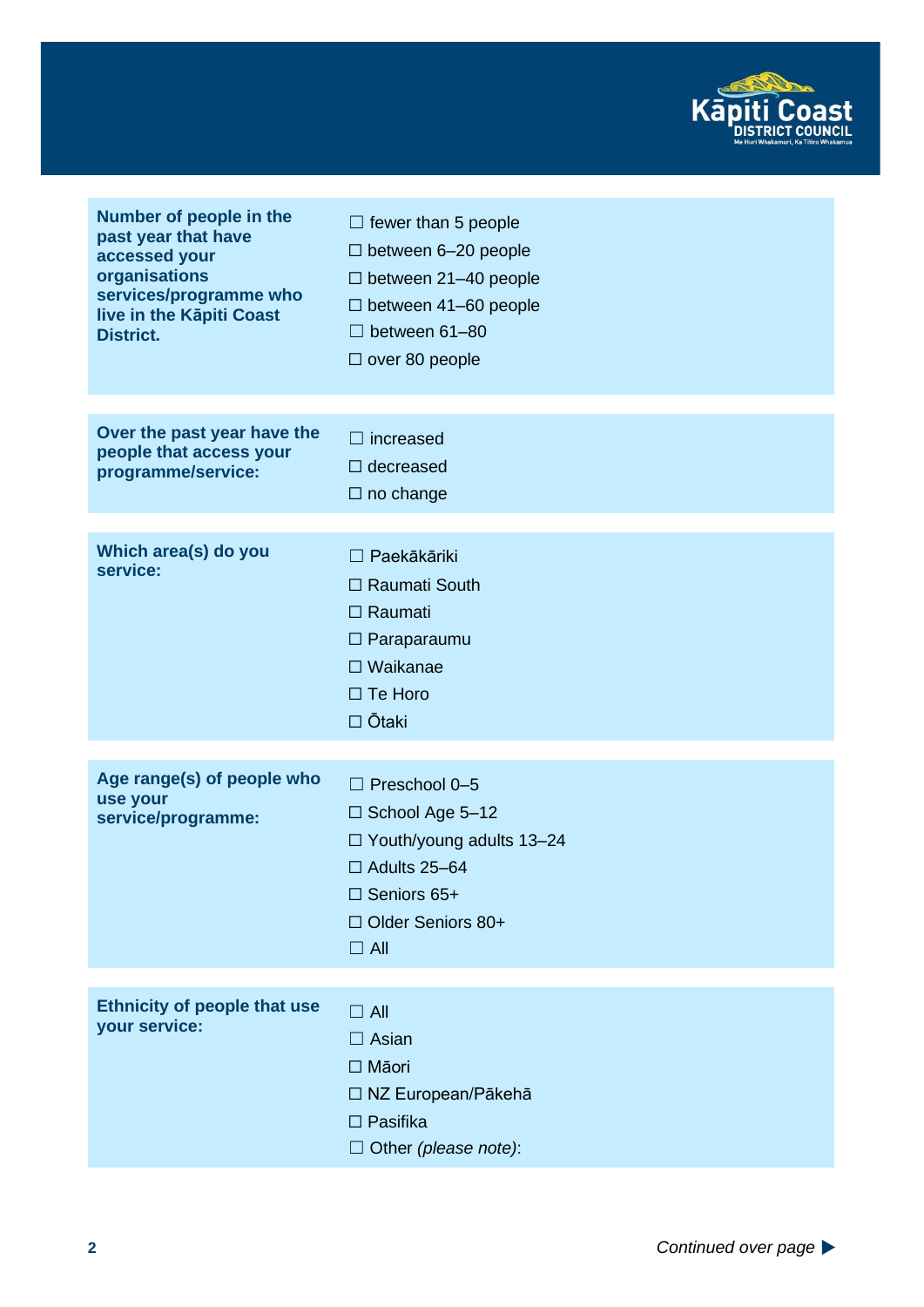

## **2. Activity/Project details and benefits**

**Grants Request** (Maximum \$2000) \$

**Briefly describe the activity or project for which this application is being made.**

**Is this a new or ongoing activity/project?**

☐ New □ Ongoing

**3** *Continued over page*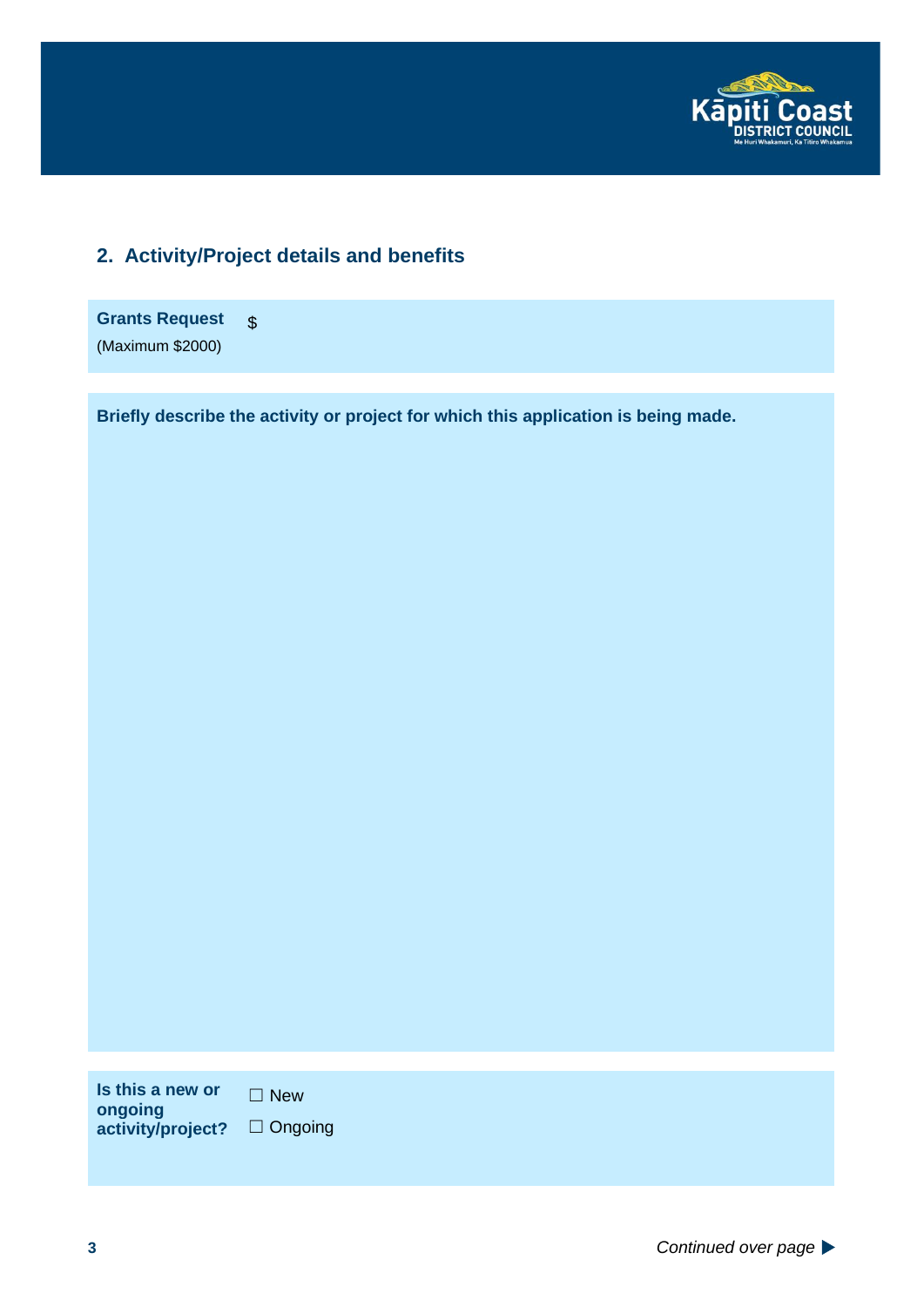

**Briefly describe the benefits of this activity/project to the community.**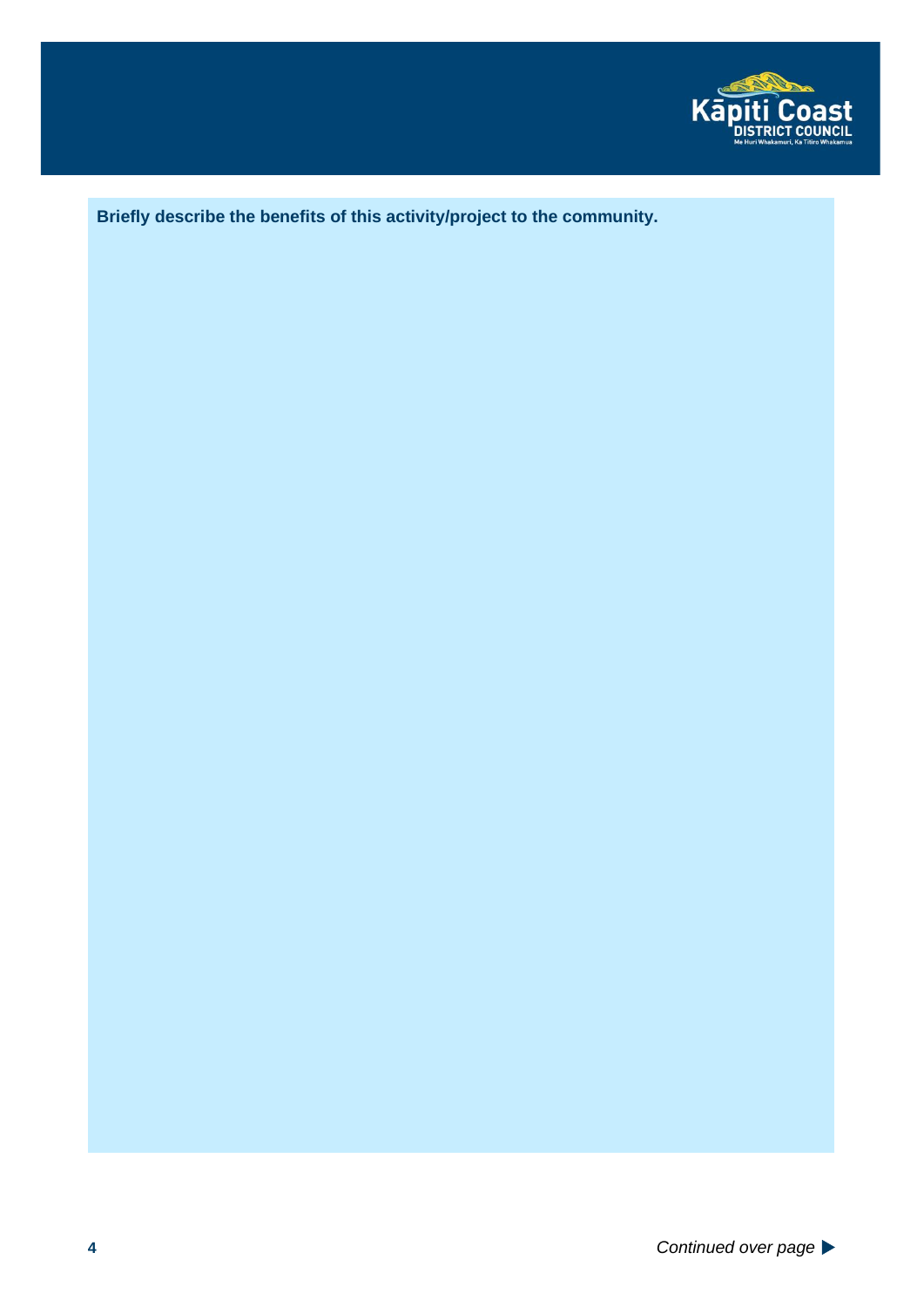

#### **3. Financial Details**

- If you are registered for GST please do not include GST in these costs
- Round all figures to the nearest dollar
- Attach quotes and any further supporting documentation

| <b>Project costs</b>                      | <b>Expense</b> | $Cost($ \$) |
|-------------------------------------------|----------------|-------------|
| List all the costs eligible for           |                |             |
| this project eg, training                 |                |             |
| costs, equipment<br>purchase/hire,        |                |             |
| administration,                           |                |             |
| publicity/educational<br>material, other? |                |             |
|                                           |                |             |
|                                           |                |             |

Total Project Cost (A) \$

**Income** How will your group contribute financially to the project eg, Current contracts, grants (successful or proposed), sponsorship, fundraising, cash savings, other? **Income** Amount (\$)

**Your contribution is (B)** \$

To find out how much money you require for your project, subtract your contribution (B) from the Total Project Cost (A). The answer is the amount you need in order for your project to go ahead.

Your organisation must provide a financial contribution. **Please attach a current statement of income and expenditure.**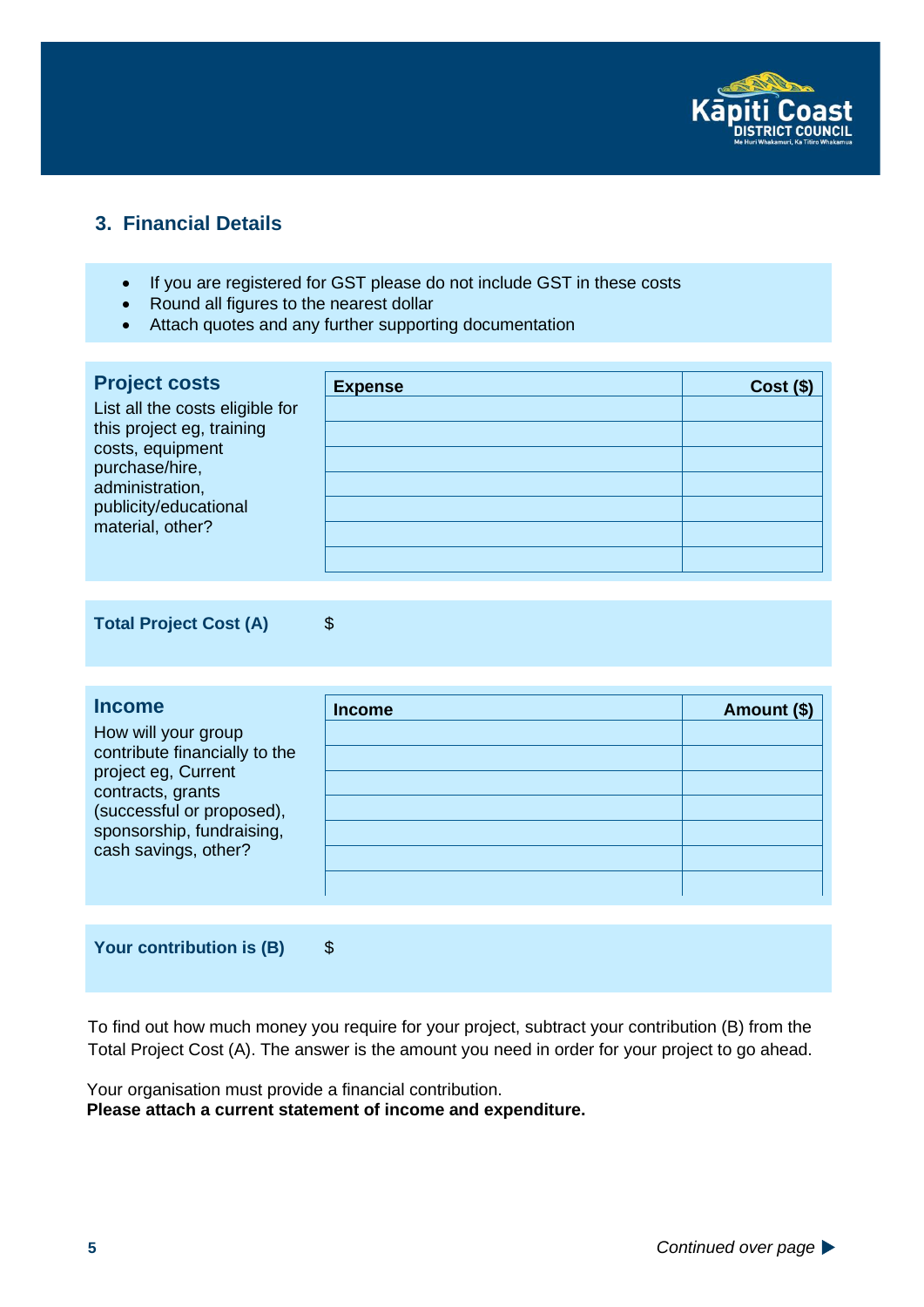

| Have you applied to any   |
|---------------------------|
| other organisation for    |
| funding for this project? |

☐ Yes ☐ No

**If yes, please list the organisation(s), amount applied for, and when you expect to know the outcome.**

| <b>Organisation</b> | Amount (\$) | <b>Status</b><br>(successful/unknown/unsuccessful) |
|---------------------|-------------|----------------------------------------------------|
|                     |             |                                                    |
|                     |             |                                                    |
|                     |             |                                                    |
|                     |             |                                                    |
|                     |             |                                                    |
|                     |             |                                                    |

**What will you do if you cannot raise all the money required?**

| <b>Have you received funds</b> |
|--------------------------------|
| from any organisation in       |
| the last 2 years?              |

| $\Box$ Yes |
|------------|
| ⊟ No       |

**If yes, please list the organisation(s), the project, amount received, and the year received.**

| <b>Organisation</b> | Project | Amount (\$) | Year |
|---------------------|---------|-------------|------|
|                     |         |             |      |
|                     |         |             |      |
|                     |         |             |      |
|                     |         |             |      |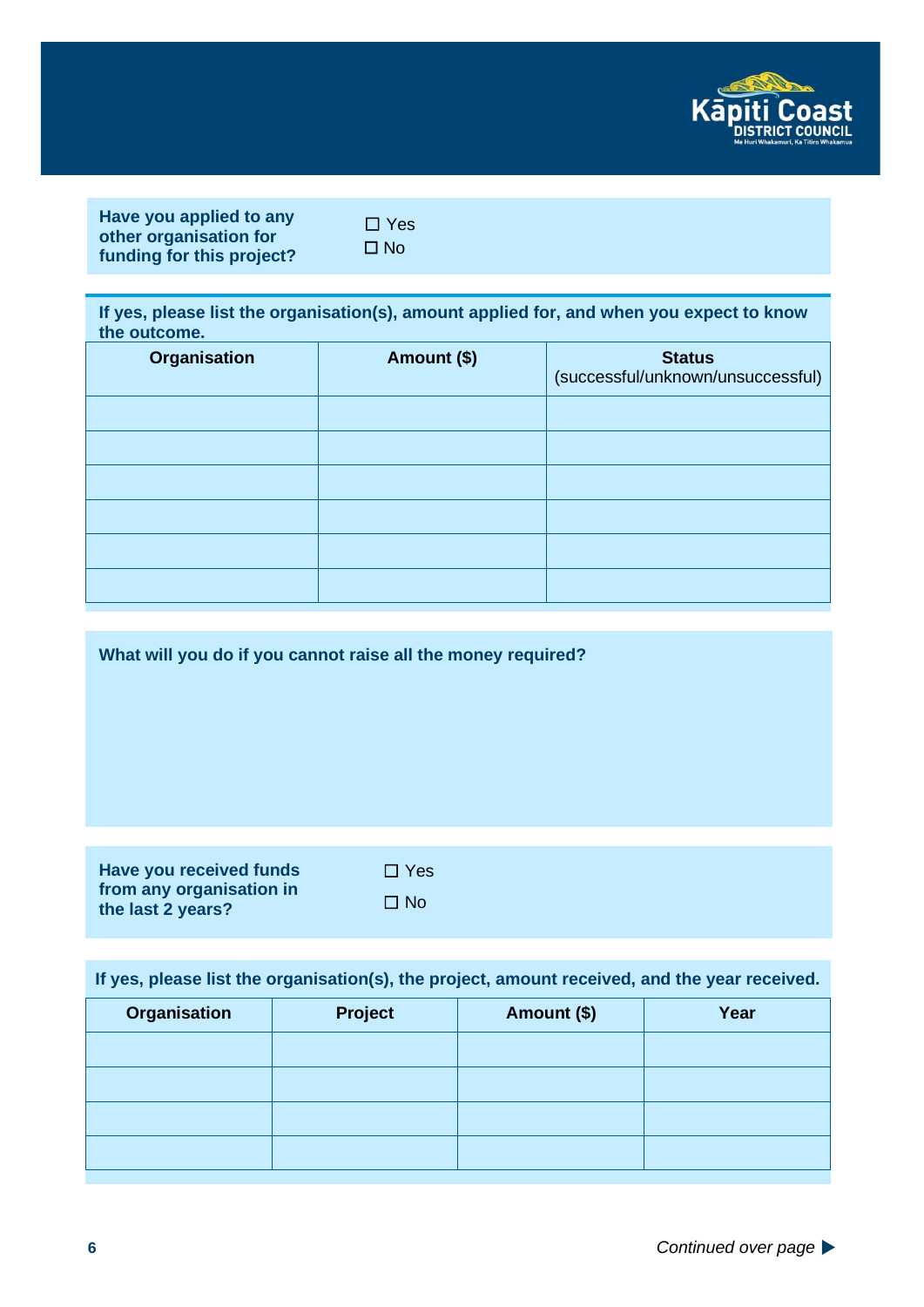

#### **4. Declaration**

*(Please check)*

- ☐ We hereby declare that the information supplied here on behalf of our organisation is correct.
- ☐ We consent to Kāpiti Coast District Council collecting and retaining the personal contact details provided in this application and using these details for the purpose of assessment of this scheme.
- $\Box$  If the application is successful, we agree to use the monies for the purpose for which they are granted and account for them, or in the event that is not possible, such monies will be refunded to Council.
- $\Box$  We have obtained the consent of the other contact person to provide these details. This consent is given in accordance with the Privacy Act 1993.

| <b>Signature:</b> |  |
|-------------------|--|
|                   |  |
| Date:             |  |
|                   |  |
| Name:             |  |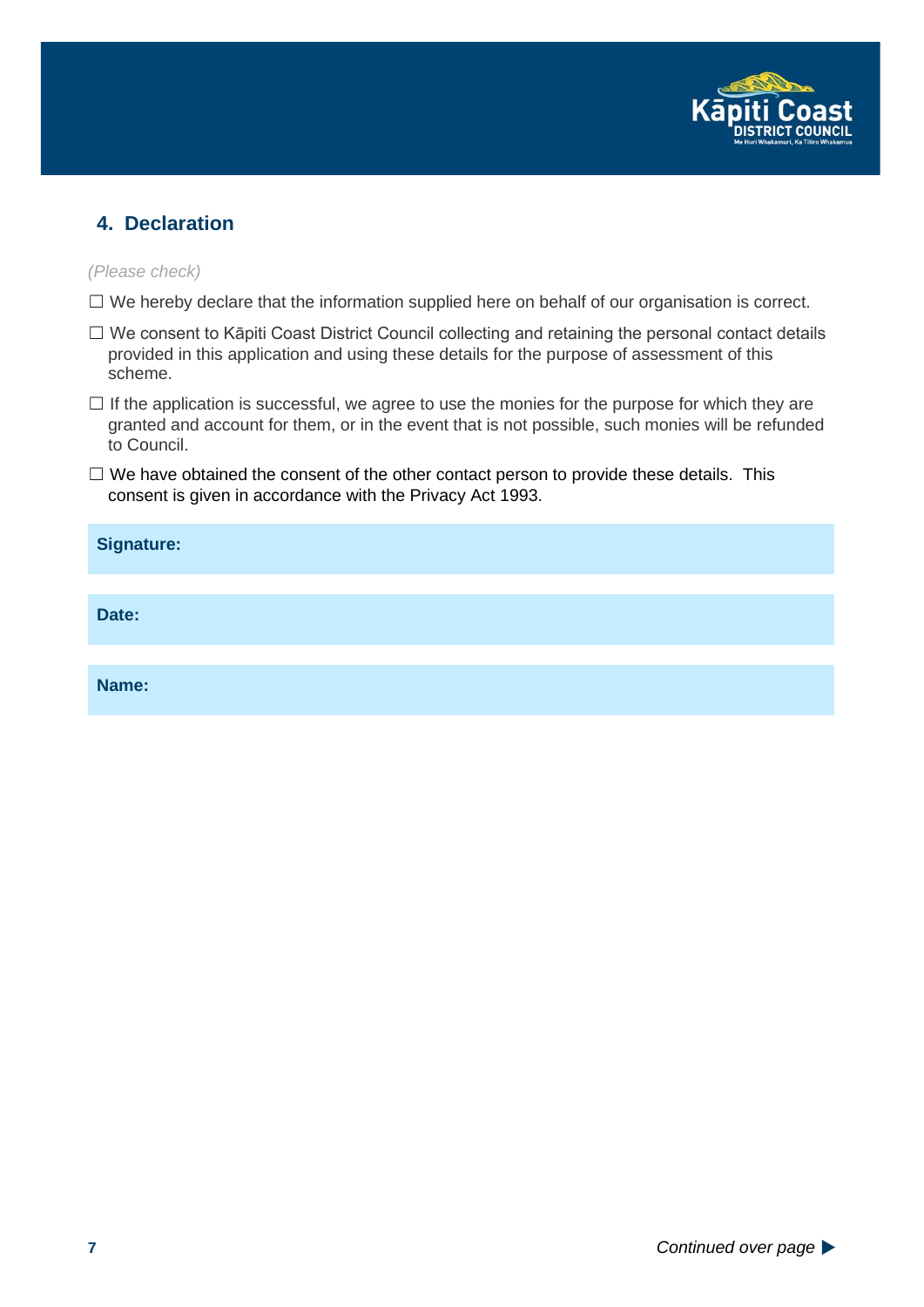

#### **Contact names**

Please give the names of two people who we can contact during the day if we need more information. The first contact must be the person who filled out the form.

Under the Privacy Act (1993) consent from these people must be given before their details are recorded here.

| ٠ | Name<br>. |  |
|---|-----------|--|
|   |           |  |

Phone (day) \_\_\_\_\_\_\_\_\_\_\_\_\_\_\_\_\_\_\_\_\_\_

Phone (evening) \_\_\_\_\_\_\_\_\_\_\_\_\_\_\_\_\_\_\_

| ົ | 2. Name |  |
|---|---------|--|
|---|---------|--|

Phone (day) \_\_\_\_\_\_\_\_\_\_\_\_\_\_\_\_\_\_\_\_\_\_

Phone (evening) \_\_\_\_\_\_\_\_\_\_\_\_\_\_\_\_\_\_